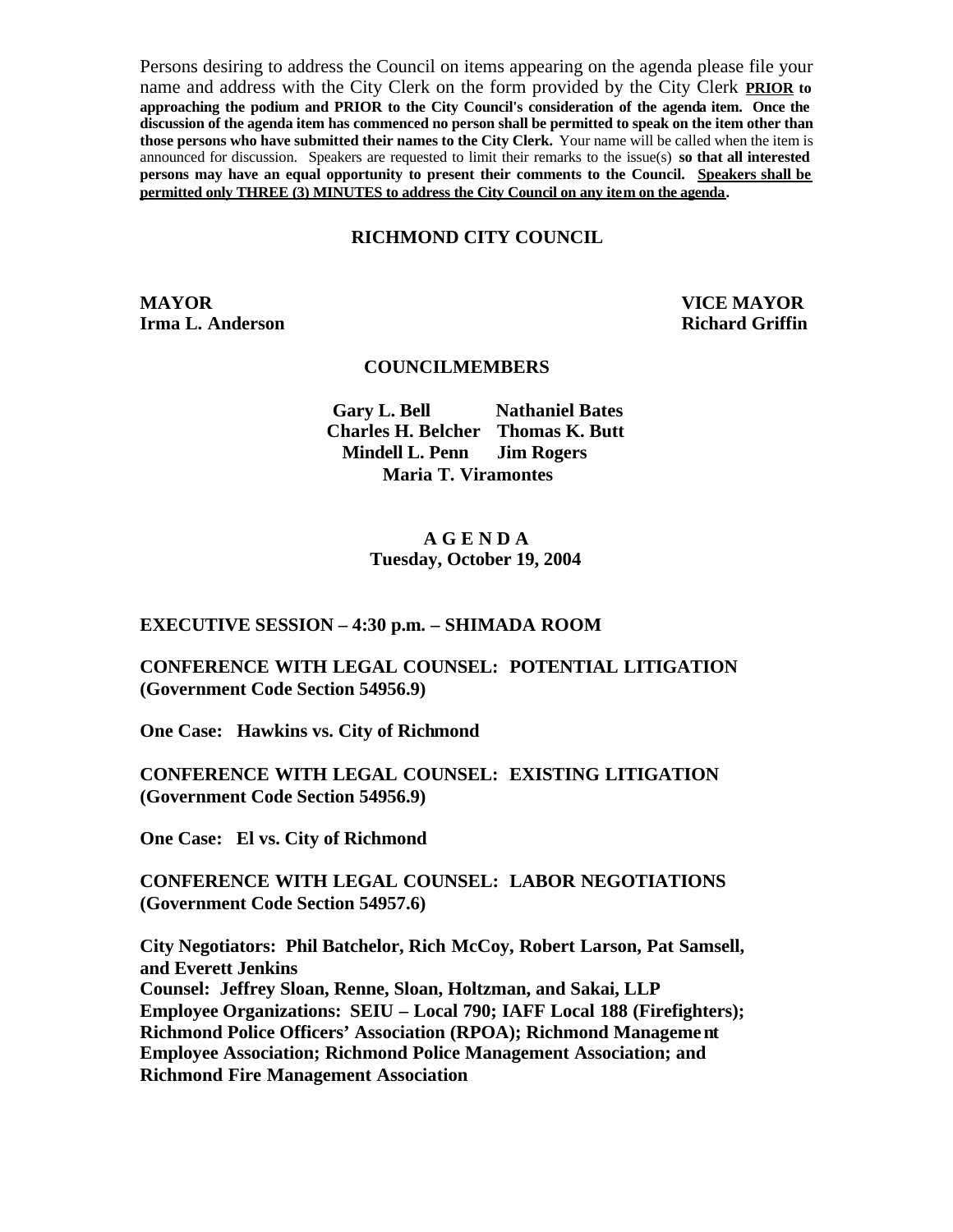# **DISCUSSION REGARDING COUNCILMEMBERS' CODE OF CONDUCT**

## **OPEN SESSION - 7:00 p.m. - COUNCIL CHAMBER**

**A. ROLL CALL**

### **B. COUNCILMEMBER'S CODE OF CONDUCT**

**"I solemnly pledge to conduct all City matters fairly, responsibly and impartially; to carry out the business of the City in an orderly and efficient manner; to treat my colleagues, citizens, and City staff with dignity and respect; through debate, discussion, and dialogue instill public confidence and integrity in the process of City gove rnment; and to serve the citizens of Richmond to the best of my ability."**

### **C. APPROVAL OF MINUTES**

**C-1.** Regular meeting held October 12, 2004.

### **D. STATEMENT OF CONFLICT OF INTEREST**

#### **E. AGENDA REVIEW**

## **F. REPORT FROM CITY ATTORNEY OF FINAL DECISIONS MADE AND NON-CONFIDENTIAL DISCUSSIONS HELD DURING EXECUTIVE SESSION.**

### **G. PRESENTATIONS, PROCLAMATIONS, AND COMMENDATIONS**

### **H. REPORTS OF STANDING COMMITTEES AND MAYOR**

- **H-1.** Public Safety and Public Services Standing Committee.
- **H-2.** Finance, Administrative Services, and Economic Development Standing Committee.
- **H-3.** Rules and Procedures Standing Committee.
- **H-4.** Report from the Mayor.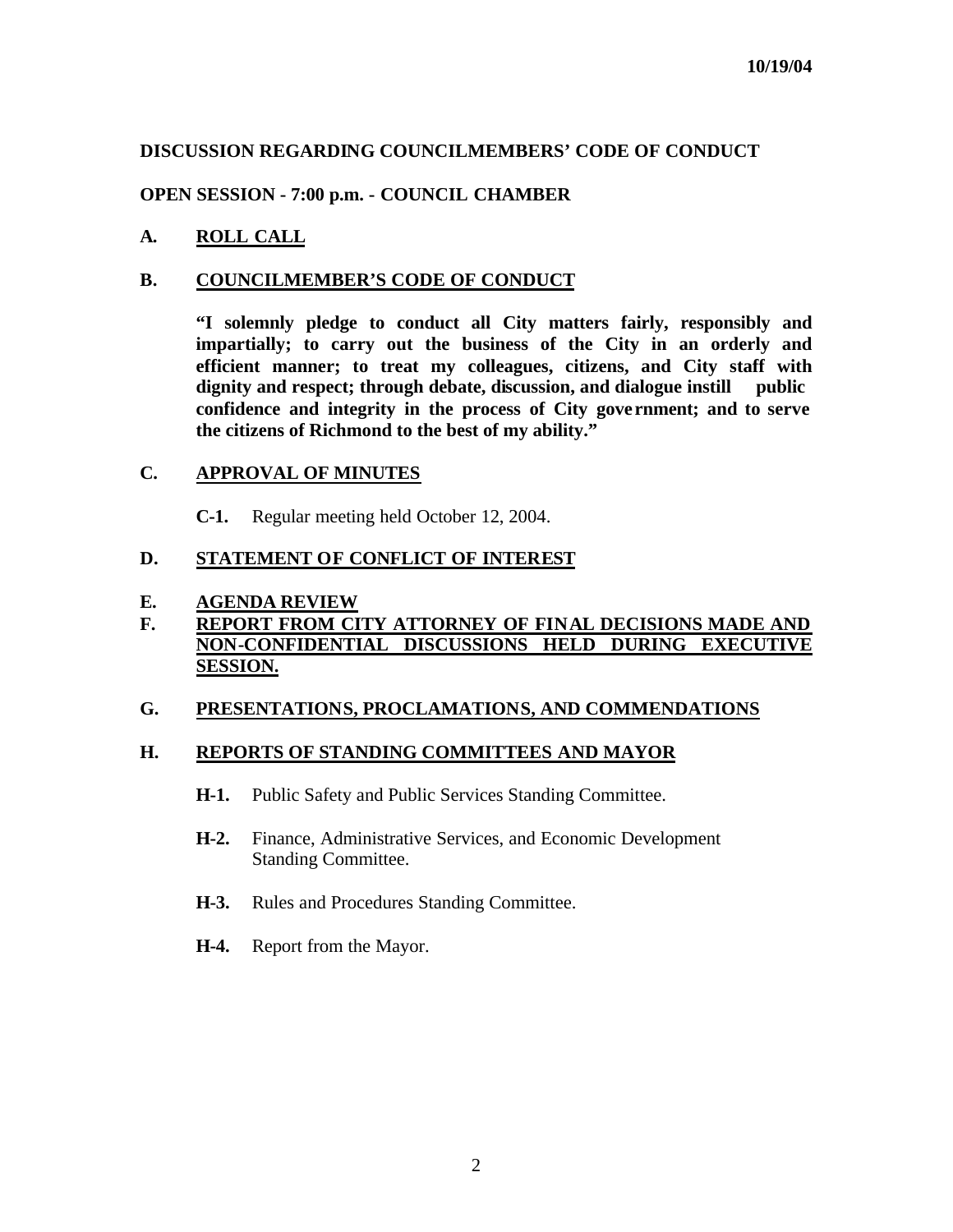### **I. CONSENT CALENDAR**

**Consent Calendar items are considered routine and will be enacted, approved or adopted by one motion unless a request for removal for discussion or explanation is received from the audience or the Council.** 

**I-1. RESOLUTION** – authorizing the Richmond Police Department to accept the proposed spending plan for the Local Law Enforcement Block Grant (LLEBG) in the amount of \$89,613 (\$80,652 award with a City match of \$8,961) – Police Department (Chief Bennett 620-6655).

### **J. OPEN FORUM FOR PUBLIC COMMENT**

Anyone wishing to address the City Council must submit a request to the City Clerk prior to commencement of the item. **Each speaker will be limited to a Maximum of Two (2) Minutes. The Maximum Number of Requests will be limited to fifteen (15), and the total amount of time for Open Forum will be Thirty (30) Minutes. SPEAKERS MUST SPEAK ON ITEMS THAT ARE NOT ON THE AGENDA.**

# **K. PUBLIC HEARINGS**

# **L. AGREEMENTS**

**L-1. APPROVE** – an agreement with Trisha A. Aljoe for temporary legal services in the City Attorney's Office. Total amount of agreement will not exceed \$50,000 – City Attorney (Everett Jenkins 620-6509).

### **M. RESOLUTIONS**

### **N. ORDINANCES**

- **N-1. APPROVE** amending Section 2.56.110 of the Municipal Code extending the duration of Chapter 2.56, Local Employment Program, from October 31, 2004, to April 30, 2005 – **First Reading** – City Attorney (Everett Jenkins 620-6509).
- **N-2. APPROVE** amending Section 2.50.150 of the Municipal Code extending the duration of Chapter 2.50, Richmond Business Opportunity, from October 31, 2004, to April 30, 2005 – **First Reading** – City Attorney (Everett Jenkins 620-6509).
- **N-3. APPROVE** amending Section 3.20.010 of the Municipal Code reducing the number of appointees to the Planning Commission from nine to seven members – **First Reading** – City Attorney (Everett Jenkins 620-6509).